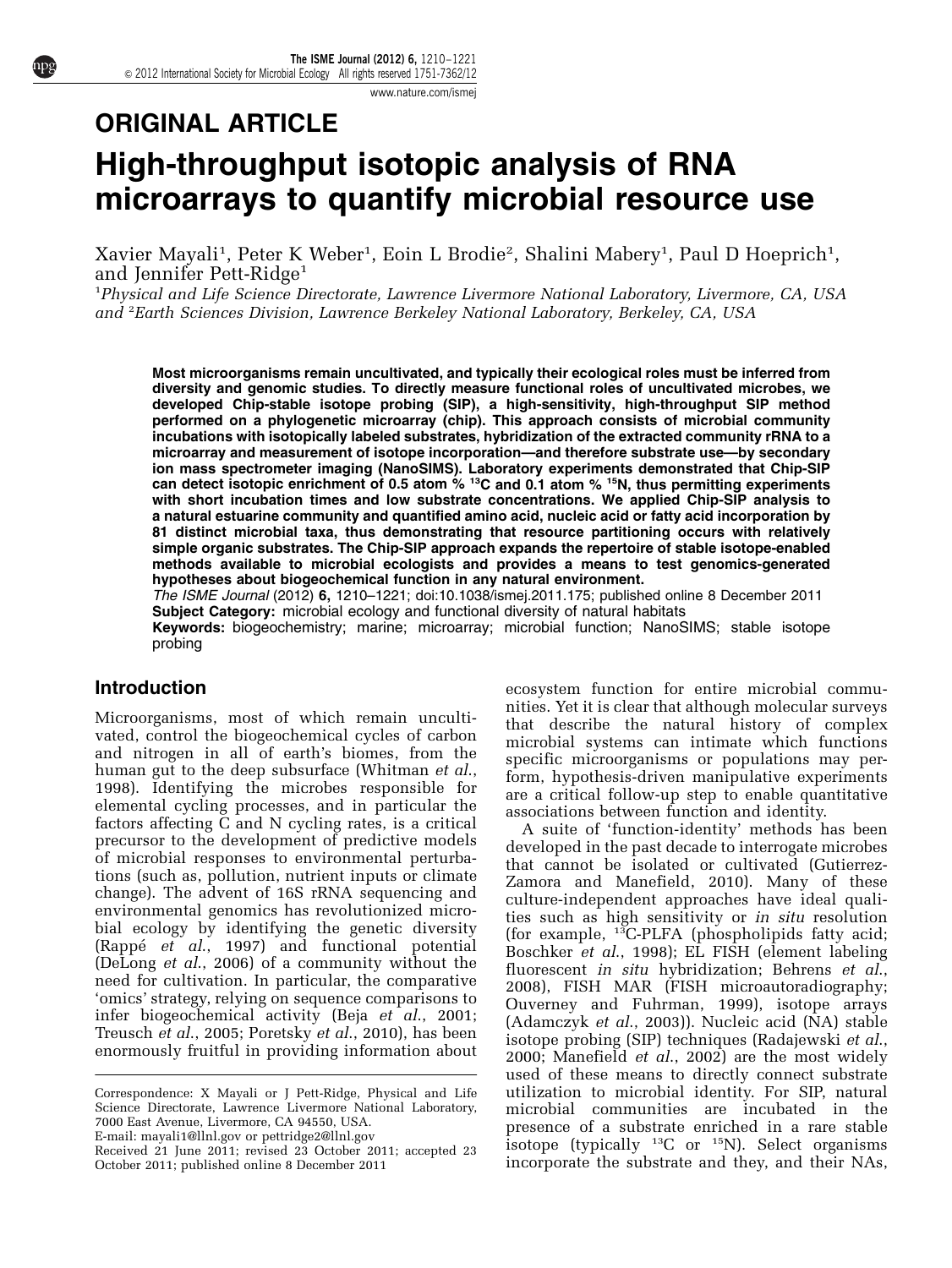become isotopically enriched over time. Ultracentrifugation is used to separate isotopically enriched DNA or RNA from lighter, unenriched NAs for subsequent molecular analysis. In the past decade, SIP approaches have generated many advances in the understanding of microbial pollutant degradation, plant–microbe interactions and food web dynamics (for a comprehensive review, see [Murrell](#page-10-0) [and Whiteley \(2010\)\)](#page-10-0). RNA-SIP is a particularly attractive approach, as it targets active, although not necessarily dividing populations, and may allow for faster label incorporation [\(Manefield](#page-10-0) et al., 2002). However, as with any approach, there are advantages and disadvantages for SIP experiments; potential concerns include fertilization effects and risk of community cross-feeding, as well as RNA behavior during gradient separation ([Lueders](#page-10-0) et al., 2004). In some experiments, high substrate concentrations are required to meet the sensitivity threshold of density gradient separation:  $>20\%$  <sup>13</sup>C and  $>40\%$  <sup>15</sup>N for  $\overline{DNA-SIP}$  (Uhlík et al[., 2009](#page-11-0)).

We sought to develop and apply a variation of traditional RNA-SIP, one that would combine its ideal qualities with higher throughput, sensitivity, taxonomic resolution and allow combined and quantitative 15N and 13C analyses. In commonly used SIP techniques, NAs are separated first by their isotopic composition and then characterized phylogenetically. With Chip-SIP, we use a high-density microarray to phylogenetically sort the sample into individual rRNAs, and then determine their isotopic enrichment with quantitative secondary ion mass spectrometry imaging using a Cameca NanoSIMS 50. Direct NanoSIMS analysis is made possible by implementing a new surface chemistry for synthesis of DNA on conductive material. Adopting this approach, thousands of unique phylogenetic probes assaying hundreds of taxa can be quickly analyzed from a single sample.

# Materials and methods

Growth of single strains and incubation of field samples Strains of Pseudomonas stutzeri ATTC 11607, Vibrio cholerae ATCC 14104 and Bacillus cereus D17 were grown from –80 °C frozen stocks in Luria-Bertani broth at  $37^{\circ}$ C, transferred to the M9 minimal medium and then inoculated into M9 enriched in 13C glucose (99% 13C, uniformly labeled, Omicron Biochemicals, Inc., South Bend, IN, USA) and/or <sup>15</sup>N ammonium (98%<sup>15</sup>N, Sigma-Aldrich, St Louis, MO, USA) at isotope concentrations ranging from 0.1% to 100%. An enrichment of 10%  $^{13}$ C indicates that 10% of the media's glucose was 99% enriched in 13C, whereas 90% was natural abundance carbon  $(1.1\%$  <sup>13</sup>C and 98.9% <sup>12</sup>C). Cells were centrifuged, washed and frozen at  $-80$  °C. Bulk measurements (by isotope ratio mass spectrometry) showed that Pseudomonas cells grown in full  $13C$  glucose were enriched between 680 000 and 900 000 per mil, equivalent to 88–91 atm%.

For field experiments, surface water was collected from the San Francisco (SF) Bay at the public pier in Berkeley (CA, USA) (37°51'46.67"N, 122°19'3.23"W) and immediately brought back to the laboratory in a cooler. Glass bottles (500 ml) were filled without air space and dark incubated at 14  $^{\circ}$ C. In this first set of estuarine water experiments, samples were simultaneously incubated with relatively high substrate concentrations:  $50 \mu M$ <sup>13</sup>C glucose and  $200 \mu M$ <sup>15</sup>N ammonium. Microbial communities were harvested after 24 h by filtration through a  $0.22$ - $\mu$ M polycarbonate filter that was then immediately frozen at -80 °C. Background concentrations of ammonium in the SF Bay range from 1 to  $14 \mu M$  [\(Dugdale](#page-10-0) *et al.*, [2007\)](#page-10-0); typical estuarine glucose concentrations are 5–100 nM ([Hanson and Snyder, 1980\)](#page-10-0). In a second SF Bay experiment, water samples were incubated as described above, but for less time (12 h) and lower labeled substrate concentrations. Incubations were performed with either  $8 \mu M$  mixed amino acids  $(AAs)$  (a mixture of 14 AAs, 99 atm  $%$  <sup>15</sup>N labeled; Cambridge Isotope Laboratories, Andover, MA, USA),  $500 \,\mu g \,$ l<sup>-1</sup> fatty acids (FAs) (99 atm % <sup>13</sup>C; Cambridge Isotope Laboratories) or  $50 \,\mathrm{\upmu g}\,\mathrm{l}^{-1}$  NAs (90 atm  $%$  <sup>13</sup>C; RNA extract from fully labeled <sup>13</sup>C *P*. stutzeri cultures). Water samples were then filtered as described above and frozen at  $-80^{\circ}$ C. Substrate additions were designed to approach what is typically measured in estuarine environments: 2–7  $\mu$ M AAs ([Evens and Braven, 1988\)](#page-10-0), 25  $\mu$ g l<sup>-1</sup> FAs [\(Stauffer and Macintyre, 1970](#page-11-0)) and  $10 \mu g I^{-1}$  DNA [\(DeFlaun](#page-10-0) et al., 1987).

## RNA extraction and labeling

RNA from pelleted cells (laboratory cultures) and filters (field samples) was extracted using the Qiagen RNEasy kit (Qiagen, Hilden, Germany) according to the manufacturer's instructions. RNA samples were split: one fraction saved for fluorescent labeling (see below) and the other kept unlabeled for NanoSIMS microarray analysis. This procedure was used because the fluorescent labeling protocol introduces substantial 12C background carbon that dilutes the  $^{13}C$  signal of the target RNA. Alexa Fluor 532 labeling was performed using the Ulysis kit (Life Technologies, Carlsbad, CA, USA) for 10 min at 90 °C (1  $\mu$ g RNA, 10  $\mu$ l labeling buffer,  $2 \mu l$  Alexa Fluor reagent), followed by fragmentation. All RNAs (fluorescently labeled or not) were fragmented before hybridization using 1X fragmentation buffer (Affymetrix, Cleveland, OH, USA) for 10 min at  $90^{\circ}$ C. Alexa Fluor-labeled RNA was purified using a Spin-OUT minicolumn (Millipore, Billerica, MA, USA), and all RNA were concentrated by isopropanol precipitation to a final concentration of  $500$  ng  $\mu$ l<sup>-1</sup>.

Target taxa selection and de novo probe design To identify taxa present in our SF Bay samples and to design a corresponding microarray probe set,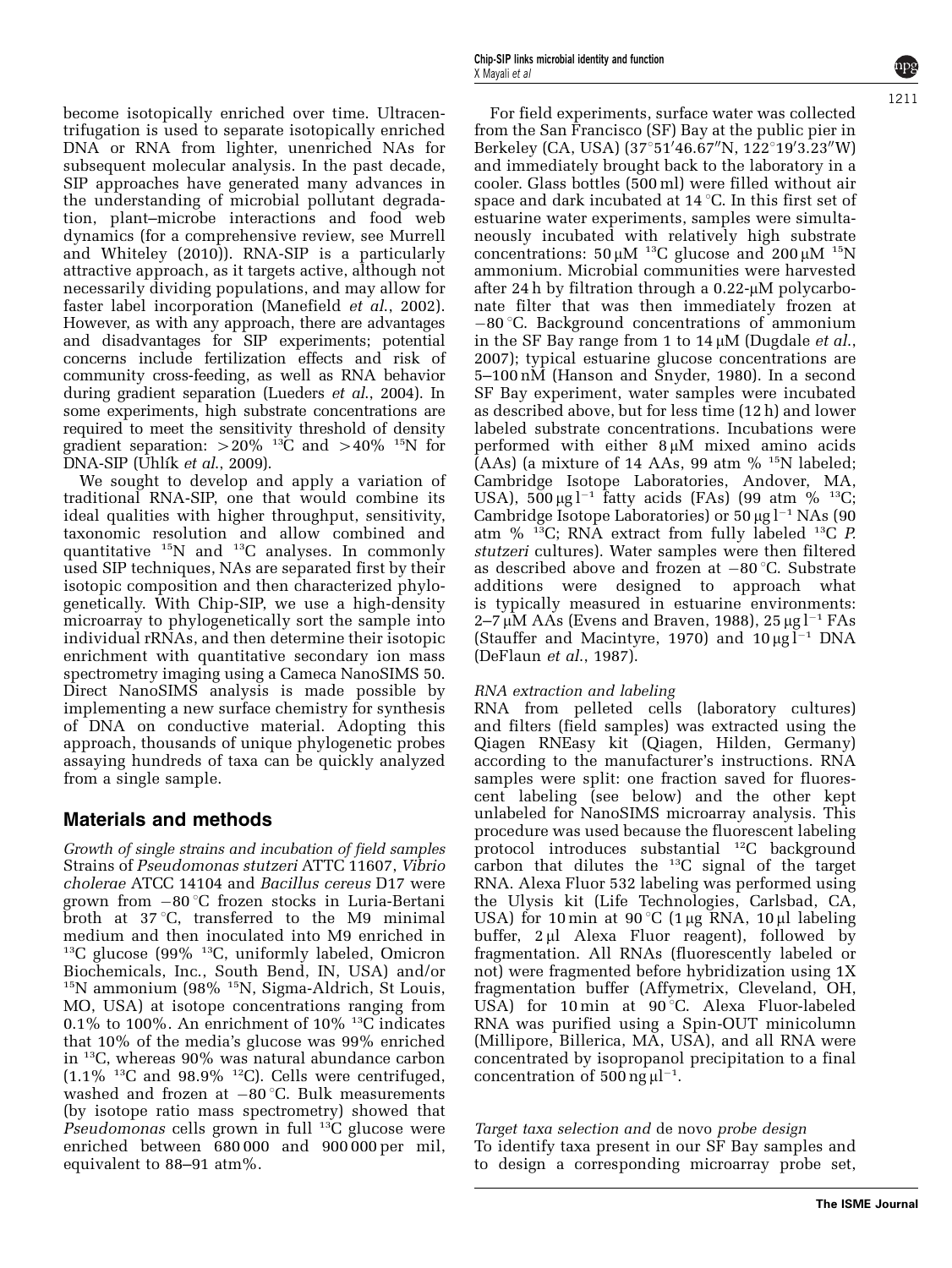RNA extracts were treated with DNAse I and reverse-transcribed to produce cDNA using the Genechip Expression  $3'$  amplification one-cycle cDNA synthesis kit (Affymetrix). The cDNA was PCR amplified with universal bacterial and archaeal primers (Brodie et al[., 2006](#page-10-0)), fragmented, fluorescently labeled and hybridized to a G2 PhyloChip to establish 16S rDNA community taxonomic composition. A taxon was considered present if  $>90\%$ of probes for that taxon were responsive (signal of perfect match probe  $>1.3$  times the signal from mismatch probe, and the intensity difference between the two (perfect match probemismatch probe)  $>130$  times the squared noise value). From  $\sim$ 1500 positively identified taxa, we targeted a subset of 100 taxa commonly found in marine environments. We chose to exclude taxa previously identified from soil, sewage and bioreactors. Using the Greengenes database ([DeSantis](#page-10-0) et al., 2006) implemented in ARB ([Ludwig](#page-10-0) et al., 2004), we designed 25 non-redundant probes per taxon (25-bp long), to create a distinct probe set for each (Supplementary Table S1). Probes were designed to minimize cross-hybridization potential. Probes for single laboratory strains (P. stutzeri, B. cereus and V. cholerae) were also designed using ARB (Supplementary Table S1). Probe sets were imported into ArrayScribe software (NimbleGen Systems Inc., Madison, WI, USA) and arranged in a densely packed formation.

### Microarray synthesis and hybridization

Standard microarrays are not conductive which results in charge buildup during SIMS analysis. Thus, for Chip-SIP, we used glass slides coated with 150–300 Å of indium-tin oxide (ITO; Sigma cat no. 576352), and then coated with either Super Epoxy 2 silane (Arrayit Corporation, Sunnyvale, CA, USA) or an alkyl phosphonate hydroxy-linker [\(Pett-Ridge](#page-10-0) et al[., 2011](#page-10-0)) to provide a substrate for DNA synthesis. Using these slides and the ArrayScribe probe design files, microarrays (spot size =  $17 \mu M$ ) were synthesized using a photolabile deprotection strategy ([Singh-Gasson](#page-11-0) et al., 1999) on a Nimblegen Maskless Array Synthesizer (Roche, Madison, WI, USA). For quality control, slides were hybridized with complimentary *Arabidopsis* calmodulin protein kinase 6 labeled with Cy3 (Integrated DNA Technologies, Coralville, IA, USA), which hybridizes to fiducial marks (probe spots with the complementary sequence synthesized throughout the array area). For array hybridization,  $1 \mu g$  RNA samples in  $12 \mu$  1X hybridization buffer (Roche) were placed in Nimblegen X4 mixer slides and incubated inside a Maui hybridization system (BioMicro Systems, Salt Lake City, UT, USA) for 18 h at  $42^{\circ}$ C, washed according to manufacturer's instructions (Roche) and dried. Arrays with fluorescently labeled RNA were imaged using a Genepix 4000B fluorescence scanner (Molecular Devices, Sunnyvale, CA, USA) at  $pmt = 650$  Units. On non-Alexa Fluor RNA arrays, corner areas of the array were marked with a diamond pen before imaging using the fluorescence scanner. This reference image allows navigation to the hybridized locations in the NanoSIMS, as both the diamond pen scratches and the array's fiducial probe spots (outlining the entire array area) are evident in the fluorescence image.

## NanoSIMS analyses

To avoid dilution or loss of hybridized RNA, arrays were not metal coated before NanoSIMS analysis, but were trimmed with a glass scribe, and mounted in a  $1'' \times 1.5''$  rectangular aperture within a stainless steel holder. NanoSIMS analysis of the ITO microarrays hybridized with 13C and/or 15N rRNA was performed at LLNL with a  $Cs + primary$  ion beam in a Cameca NanoSIMS 50 (Cameca, Gennevilliers, France). Carbon and nitrogen isotopic ratios were determined by electrostatic peak switching on electron multipliers in pulse counting mode, alternately measuring  ${}^{12}C^{14}N^-$  and  ${}^{12}C^{15}N^-$  simultaneously for the  $15N/14N$  ratio, and then simultaneously measuring <sup>12</sup>C<sup>14</sup>N<sup>-</sup> and <sup>13</sup>C<sup>14</sup>N<sup>-</sup>  $^{13}C/^{12}C$  ratio. We used this strategy because the secondary ion count rate for the  $CN^-$  species in these samples is typically 5–10 times higher than that for the other carbon species (such as,  $C^-$ ,  $CH^-$ ,  $C_2^-$ ), and therefore higher precision was achieved. If only one isotopic ratio was of interest, peak switching was not performed. On the basis of total counts for the analyzed cycles, we achieved precision of 2-3% for  ${}^{13}C^{14}N$  and 1-4% for  ${}^{15}N^{12}C$ , depending on enrichment and hybridization intensity (see Supplementary Information for additional Nano-SIMS analysis details).

A single microarray analysis of  $\sim$  2500 probes, with an area of  $0.75 \text{ mm}^2$  and the acquisition of three hundred  $50-\mu M^2$  images, was carried out using the Cameca software automated chain analysis in 16 h. Ion images were stitched together and processed to generate isotopic ratios with custom software (LIMAGE, L Nittler, Carnegie Institution of Washington). Hybridization locations were selected by hand or with the auto-region of interest function, and ratios were calculated for each selected region over all cycles. Isotopic ratios were converted to delta values using  $\delta = ((R_{\text{meas}}/R_{\text{standard}})-1) \times 1000$ , where  $R_{\text{meas}}$  is the measured ratio and  $R_{\text{standard}}$  the standard ratio (0.00367 for  $^{15}N/^{14}N$  and 0.011237 for  $^{13}C/^{12}C$ ). Data were corrected for natural abundance ratios measured in unhybridized locations of the ITO microarray.

## Data analyses

For each taxon, isotopic enrichment of individual probe spots was plotted versus probe fluorescence, and a linear regression slope was calculated with the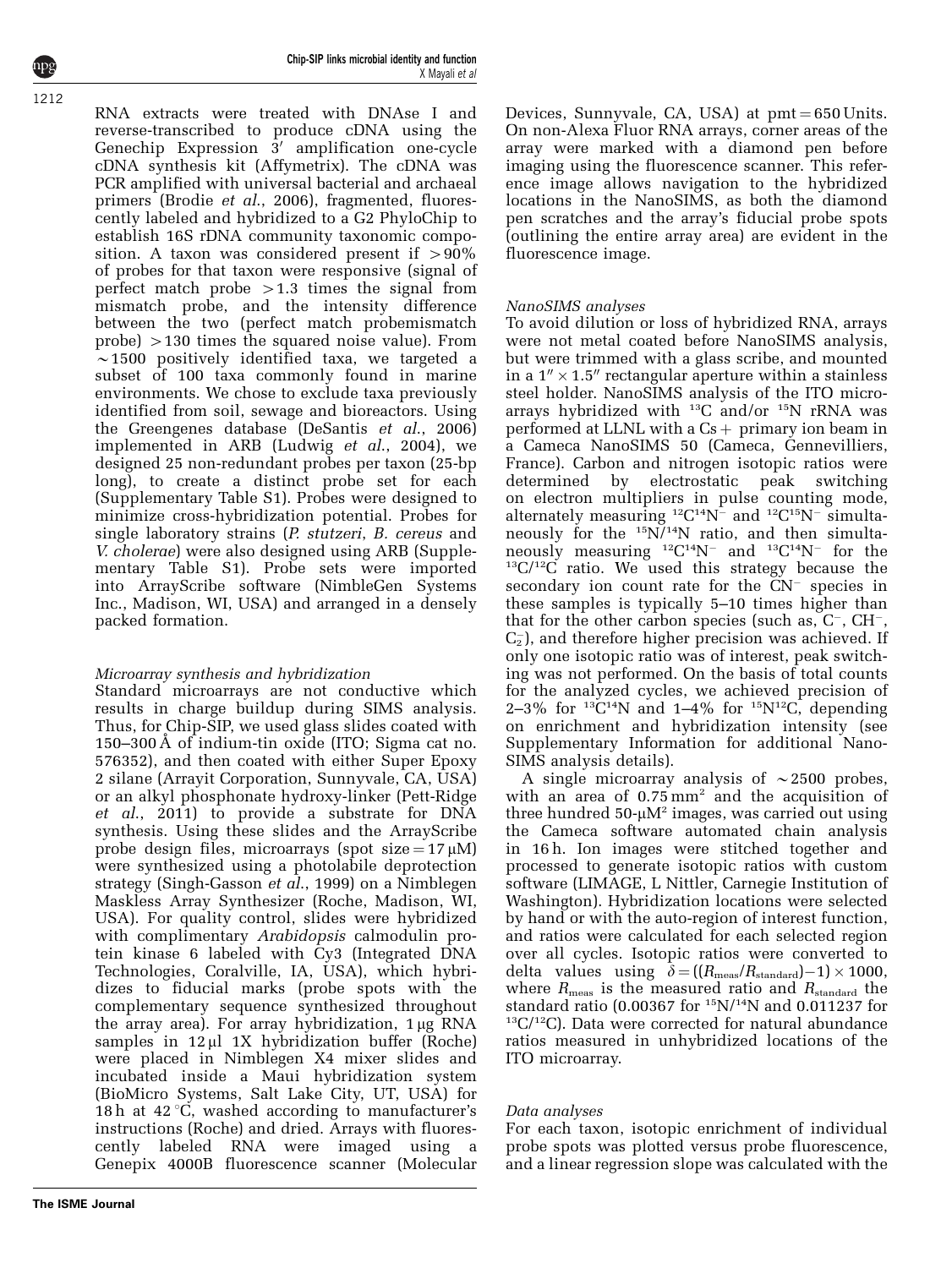y intercept constrained to natural isotope abundances (0 per mil for  $^{15}{\rm N}$  data and  $-20$  per mil for  $^{13}{\rm C}$ data). Spots with saturated fluorescent signal were removed before these calculations. This calculated slope (per mil/fluorescence), which we refer to as hybridization-corrected enrichment (HCE), is a metric that can be used to compare the relative incorporation of a given substrate by different taxa. Owing to the different natural concentrations of 13C and 15N, and more importantly, different background contributions from the microarray surface, HCEs for <sup>15</sup>N substrates and <sup>13</sup>C substrates are not comparable. However, the HCE values for multiple  $\alpha$  exposed to multiple  $^{13}$ C substrates may be compared for statistically significant differences.

With the results from our multiple substrate addition experiment in SF Bay water, we constructed a network diagram of substrate use using Cytoscape software (Cline et al[., 2007](#page-10-0)). Only taxa that showed HCEs with s.e. not overlapping with zero and that had  $>30$  per mil enrichment were considered. For analyses of marine bacterial genomic information, genomes of marine bacterial isolates were selected from the DOE Joint Genome Institute's Integrated Microbial Genomes [\(Markowitz](#page-10-0) et al., [2010\)](#page-10-0) Database and gene annotation fields were searched for terms related to AA, FA and nucleoside transporters and extracellular nucleases. For phylogenetic relationships, the Greengenes 16S rRNA database ([DeSantis](#page-10-0) et al., 2006) was imported into ARB ([Ludwig](#page-10-0) et al., 2004) and all taxa except targets of the array analysis were removed with the taxon pruning function. To test whether substrate utilization had a phylogenetic signal, each qualitative trait (AA, FA, NA utilization) was randomized (1000 replicates) onto the phylogeny and parsimony scores were calculated for each replicate. These analyses were performed using the Mesquite software package [\(Maddison and Maddison, 2010\)](#page-10-0). The parsimony score of the real data was compared with this null distribution and was considered significantly different (with  $95\%$  confidence) if  $>2$ s.d. away from the random distribution mean.

## Results and Discussion

#### Controlled laboratory experiments

As an initial test of the Chip-SIP approach, we grew a single bacterial strain (P. stutzeri) in a minimal medium with <sup>13</sup>C-glucose as the sole carbon source and extracted its RNA. After fluorescent labeling, the RNA was hybridized to a microarray probe set consisting of 60 sequences targeting different regions of the P. stutzeri 16S rRNA gene. Isotopic enrichment of these probe spots (Figure 1a) strongly depended on the efficiency of target RNA hybridization, as quantified by fluorescence (Figure 1b). This correlation is the result of dilution of the target RNA isotopic signal by the background of unenriched oligonucleotide probes. Thus, if less target RNA hybridizes to the array surface, higher dilution results in a lower isotopic enrichment measurement. Relative isotopic enrichment of RNA from an organism can be quantified based on the slope of the enrichment:fluorescence relationship for a single probe set (HCE; Figure 1c).

We further investigated the reproducibility of the Chip-SIP method by comparing results from multiple independent analyses of P. stutzeri RNA. First, we analyzed replicate regions of the same hybridization experiment, revealing good reproducibility  $(R^2=0.88, P<0.0001;$  Supplementary Figure 1a). This shows that RNA from the same extraction,



Figure 1 (a) Fluorescence image and (b) NanoSIMS <sup>13</sup>C isotope ratio image montage of an ITO microarray hybridized with RNA from a single bacterial strain (Pseudomonas stutzeri) grown on <sup>13</sup>C glucose; (c) the relationship between fluorescence and enrichment for each probe spot (referred to as 'hybridization corrected enrichment', HCE) is significant and different between RNA from cultures with 100%<br><sup>13</sup>C (blue diamonds)- versus 5% <sup>13</sup>C-enriched cultures (red squares). Units for the N natural abundance (black) to highly enriched (white).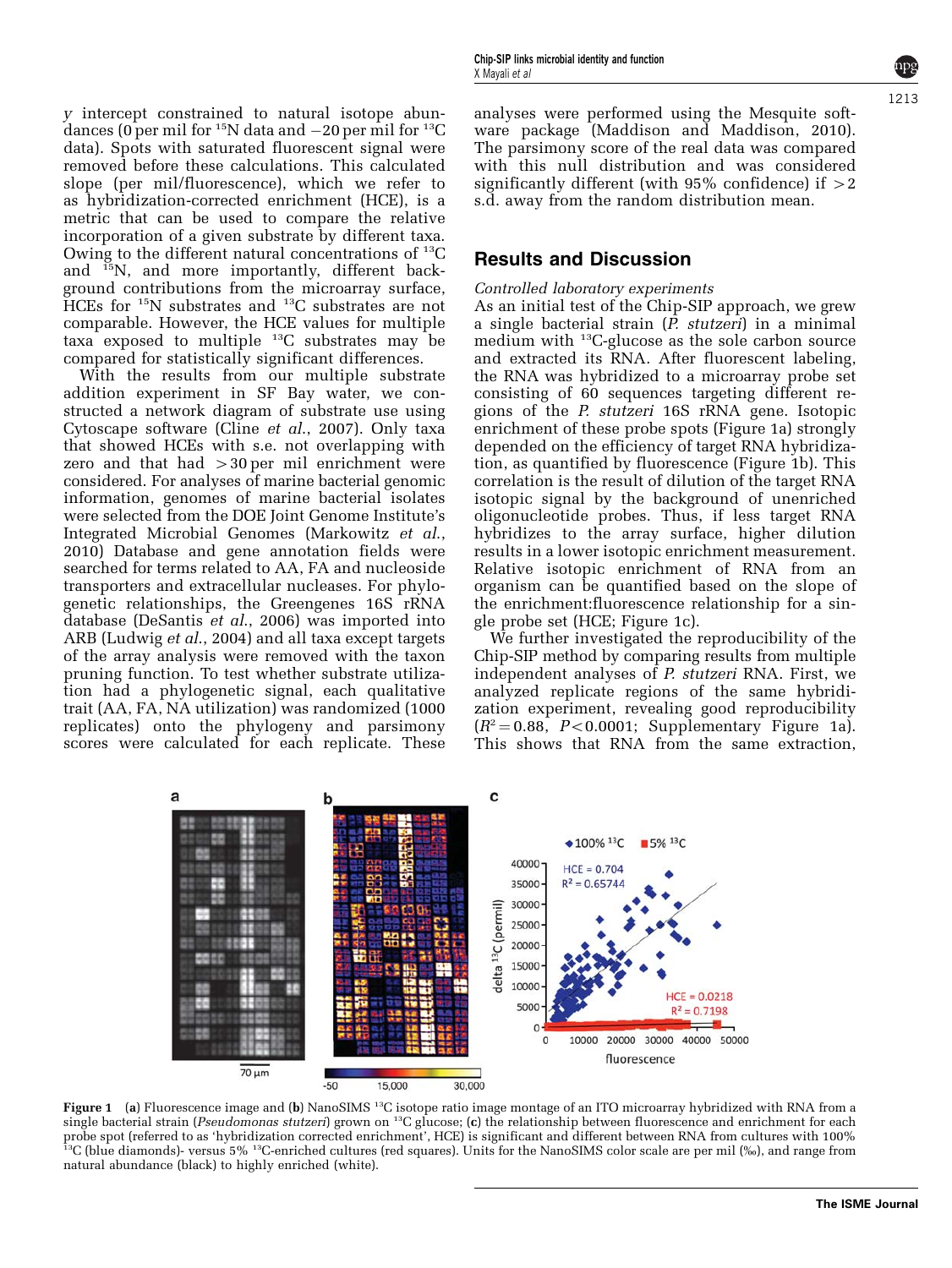Chip-SIP links microbial identity and function X Mayali et al

hybridized simultaneously on the same replicate array, but analyzed on a different date by NanoSIMS, resulted in statistically similar data. We also compared hybridizations of different batches of P. stutzeri cultures, grown at 5% and 100% levels of 13C, also analyzed by NanoSIMS on different dates, and found similarly good reproducibility  $(R^2 = 0.78,$  $P<0.0001$ ; Supplementary Figure 1b). To show that enrichment with different isotopes does not affect hybridization kinetics or detection, we compared Chip-SIP data from  $^{13}$ C- and  $^{15}$ N-labeled *P. stutzeri* RNA, again, finding a similar level of reproducibility  $(R^2 = 0.75, P < 0.0001;$  Supplementary Figure 1c).

Before applying Chip-SIP to natural communities, we sought to test its sensitivity and ability to discriminate a mixture of differentially labeled bacterial taxa in controlled mixtures. Bacterial strains P. stutzeri, V. cholerae and B. cereus were grown separately to  $15N$  and  $13C$  isotopic enrichments ranging from 0.1% to 100%; mixtures of their combined RNA were then hybridized to ITO arrays with probe sets targeting each organism. Both  $^{13}C$ (Figure 2a) and 15N (Figure 2b) enrichment can easily be distinguished for each of two taxa based on their respective HCE values, and are significantly different (analysis of covariance;  $P < 0.0001$ ). These experiments showed that by integrating the results from each organism's probe set (10–20 probes per taxon), HCE values allow the direct comparison of isotopic incorporation between two or more taxa on a single array. Positive detection was defined in which the HCE slope (minus its s.e.) was  $>0$ . Notably, we successfully detected isotopic enrichments as low as  $0.5\%$  <sup>13</sup>C RNA (half of background <sup>13</sup>C) and  $0.1\%$  <sup>15</sup>N RNA (one-third of background <sup>15</sup>N), enrichment levels that are substantially lower than those in previously reported SIP experiments (Uhlík et al[., 2009](#page-11-0)). In Chip-SIP tests with unenriched bacterial RNA, HCE values (minus s.e.) were  $\leq 0$  (Figure 2c). A final experiment, combining two bacterial strains from the same phylum, showed Chip-SIP's ability to discriminate  $5\%$  from  $20\%$ <sup>13</sup>C enrichment (Figure 2d).

#### Method validation experiments

In a second set of experiments, we tested the viability of Chip-SIP for a diverse natural community, using a sample from the SF Bay, a eutrophic estuary. The bay water was incubated in the dark with excess (high micromolar) concentrations of  $^{15}N$ ammonium and  $^{13}C$  glucose for 24 h, a timescale long enough to ensure detectable isotopic labeling of the dominant active community. We expected the most active taxa to incorporate these substrates, as they are of low molecular weight, do not require extracellular breakdown before uptake and directly feed into central carbon and nitrogen metabolic pathways. The Chip-SIP array consisted of 2500



Figure 2 Chip-SIP analysis of mixtures of two bacterial strains labeled with differential isotopic enrichment; HCE, hybridizationcorrected enrichment (slope of per mil enrichment and fluorescence). Each point represents an individual probe spot's fluorescence intensity value plotted against its isotopic enrichment. Comparisons included dual labeled V. cholera and B. cereus (a, b), <sup>15</sup>N labeled P. stutzeri and unlabeled B. cereus (c), and differentially  ${}^{13}$ C labeled V. cholerae and P. stutzeri (d).

1214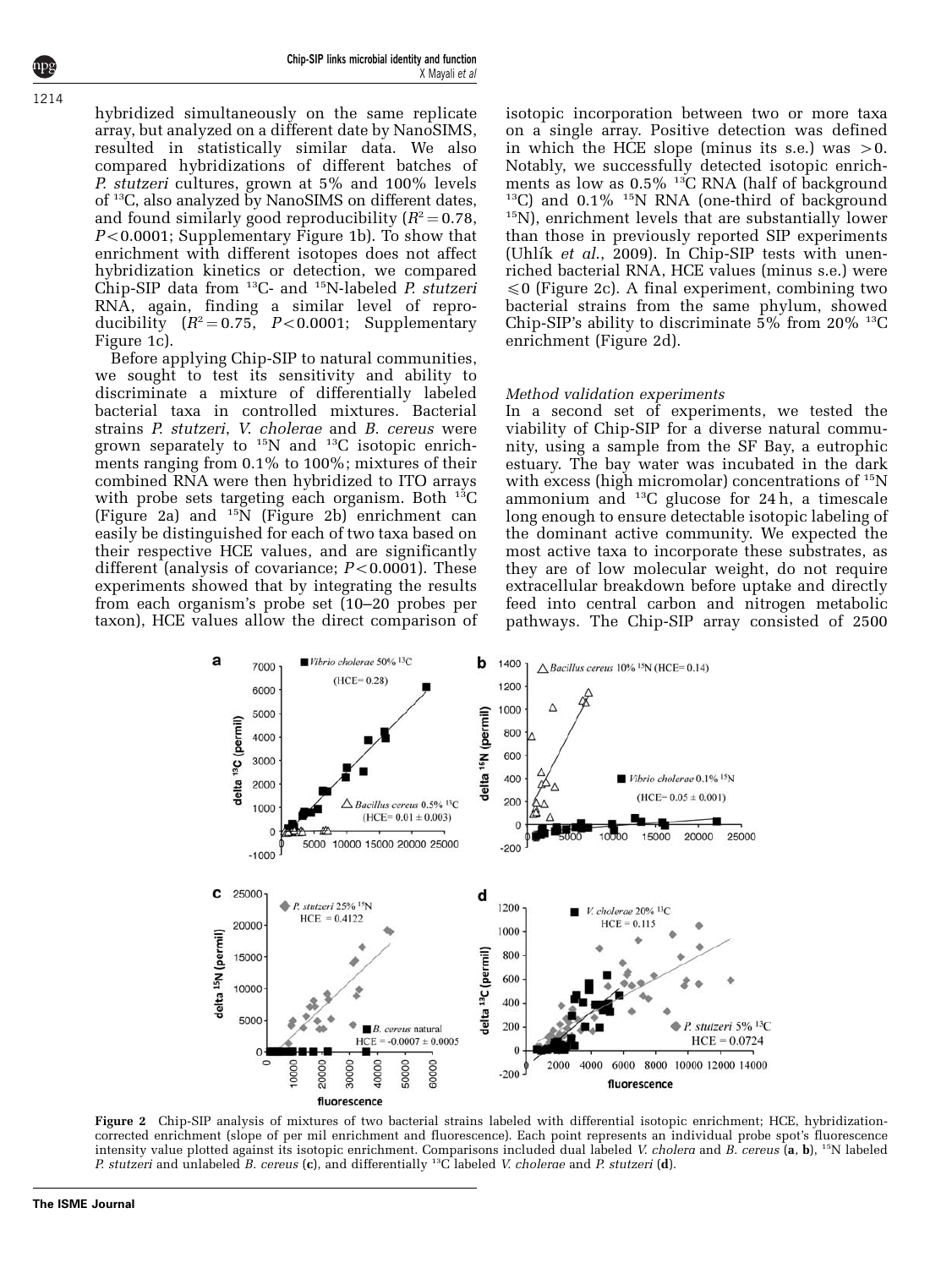<span id="page-5-0"></span>probes targeting 100 microbial taxa selected from a PhyloChip analysis of the same sample [\(Brodie](#page-10-0) et al[., 2006\)](#page-10-0) (Supplementary Table 1). On the basis of RNA fluorescence, we positively detected 73 taxa. Although the substrate concentrations used may have favored copiotrophs, microbes adapted to high substrate concentrations (Suttle et al[., 1990](#page-11-0)), we also detected isotopic incorporation by the model oligotroph Pelagibacter (Rappe et al[., 2002\)](#page-10-0) (Supplementary Figure 2). This result demonstrates that oligotrophic organisms retained a presence and detectable biogeochemical activity in this eutrophic environment, even with added substrate concentrations two orders of magnitude greater than what is typically measured in this environment.

As in the experiments with laboratory cultures, the relationship between fluorescence and isotopic incorporation for each taxon was positive and linear for both 15N and 13C (Figures 3a and b) validating the HCE approach for complex natural communities. We found that within the same bacterial family, different taxa often incorporated different levels

of  $15N$  from ammonium or  $13C$  from glucose. This shows that different microbial populations, as identified by 16S rRNA gene sequence, represented physiologically distinct components of the community. When comparing taxa from different families, substrate incorporation patterns were not broadly phylogenetically conserved: members of the same bacterial families were scattered throughout the HCE distribution (Supplementary Figure 2). For example, at the family level, substrate incorporation by the Flavobacteriaceae was not distinguishable from the Rhodobacteraceae, due to the high degree of within-family variance (Figure 3c).

A useful feature of Chip-SIP is the detection of  $^{13}C$ and 15N in the same assay to uncover physiological diversity, based on the relative incorporation of two substrates incubated simultaneously. Our ability to measure taxon-specific substrate incorporation allowed us to reveal that the relationship between ammonium and glucose incorporation was positive and linear: organisms with high ammonium incorporation (high 15N HCEs) also exhibited high glucose



**Figure 3** Substrate incorporation detected by Chip-SIP for a SF Bay estuarine microbial community incubated with <sup>15</sup>N ammonium and  $^{13}$ C glucose for 24 h; (a) ammonium and (c) glucose incorporation for 3 taxa within t from a single probe spot's isotopic enrichment value plotted against fluorescence; (panel c) relationship between ammonium and glucose incorporation for 16 taxa from 2 bacterial families; HCE, hybridization-corrected enrichment; arrows indicate taxa plotted in panels a and b.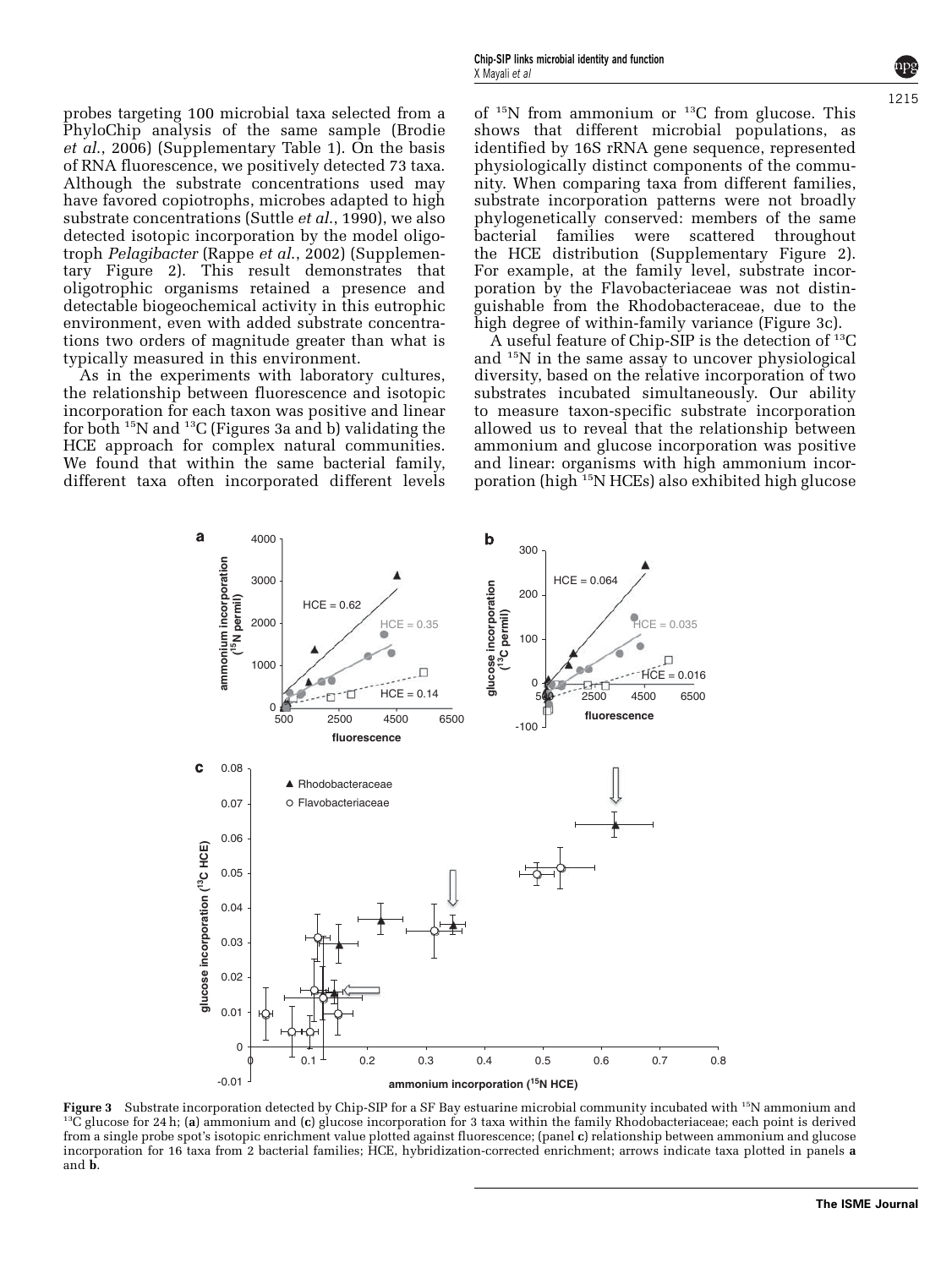incorporation (high  $^{13}C$  HCEs) and vice versa ([Figure 3c](#page-5-0), Supplementary Figure 2). This pattern indicates a physiological constraint for marine bacterial C and N resource use; in both our analyses of individual taxa and previous low-resolution bulk measurements ([Goldman and Dennett, 1991\)](#page-10-0), community-wide C/N assimilation was constant.

## Field experiments with multiple substrates

In an example of the type of experiment that could eventually lead to more realistic models of marine food web structure [\(Pomeroy](#page-10-0) et al., 2007), we examined incorporation of three organic substrates by a diverse marine community. In this case, we applied Chip-SIP to a second set of SF Bay samples, collected on a different date and incubated separately with isotopically labeled AAs, NAs and FAs. These substrates make up a significant proportion of the photoautotrophic biomass ([Fernandez-Reiriz](#page-10-0) et al[., 1989](#page-10-0)) that provides fixed carbon for the marine microbial food web. Unlike the previous method validation experiments described above, added substrate concentrations were similar to what has been measured in this environment. In contrast, most traditional SIP experiments use substrate concentrations much higher than ambient, often in the millimolar range ([Dumont and Murrell, 2005\)](#page-10-0).

To compare genome-predicted biogeochemical activity with our measured substrate incorporation data, we examined the presence of genes involved in extracellular degradation or transport of AAs, NAs and FAs in the sequenced genomes of marine bacterial isolates (Supplementary Table 2). A comparison of 17 genomes with closely related Chip-SIP targeted taxa shows mixed results (Table 1).

Genomic potential and detected activity agreed for 5 taxa, whereas for the 12 others there was less concordance between genome-predicted function and measured metabolic activity. This is perhaps not surprising, as the genome sequences available likely do not reflect the organisms being analyzed from SF Bay.

We detected isotopic enrichment from at least 1 of the 3 added substrates in 52 out of the 81 taxa with positive RNA hybridization (Supplementary Figures 3–5). A network diagram, based on the measured HCE values, illustrates the relative uptake of substrates by microbial taxa, and clearly indicates generalists that incorporated all three substrates versus specialist consumers of only one substrate ([Figure 4\)](#page-7-0). Generalists and specialists were not necessarily distinguishable based on 16S phylogeny, even within individual bacterial families. Such an analysis, which includes quantitative information visualized by the thickness of the lines connecting substrates to taxa, is potentially a substantial step forward in our understanding of organic matter flow in the microbial loop.

Incorporation of leucine is routinely used as a proxy for bacterial production in aquatic systems ([Kirchman](#page-10-0) et al., 1985), and meta-transcriptomic evidence suggests that most marine bacterial taxa incorporate AAs ([Poretsky](#page-10-0) et al., 2010). As nearly all sequenced genomes of marine bacteria (111 out of 115 genomes available on Integrated Microbial Genomes) possess annotated AA transporters, we expected active microbes in SF Bay would incorporate them. Although AAs were the most commonly incorporated out of the 3 substrates tested with Chip-SIP (46 of 52 taxa),  $>10\%$  of active taxa (6 of 52) did not incorporate 15N-labeled AAs, suggesting

| Genome name                           | Percentage<br>similarity | Taxon                                  | Amino<br>acids |     | Fatty<br>acids |   | <i>Nucleic</i><br>acids |   | Matches        |
|---------------------------------------|--------------------------|----------------------------------------|----------------|-----|----------------|---|-------------------------|---|----------------|
|                                       |                          |                                        | P              | D   | P              | D | $\boldsymbol{P}$        | D |                |
| Marine gamma-proteobacterium HTCC2080 | 99.9                     | Gammaproteobacteria; OM60              |                |     |                |   |                         |   | 3              |
| Alteromonas macleodii ATCC 27126      | 99.5                     | Gammaproteobacteria; Alteromonadales   | $+$            | $+$ | $+$            |   | $+$                     |   |                |
| Vibrio alginolyticus 12G01            | 99.3                     | Gammaproteobacteria; Vibrionaceae      | $+$            |     |                |   |                         |   |                |
| Thalassospira sp. TrichSKD10          | 98.9                     | Alphaproteobacteria; Verorhodospirilla | $+$            |     |                |   |                         |   | 3              |
| A. macleodii Deep ecotype, DSM 17117  | 98.2                     | Gammaproteobacteria; Alteromonadales   | $+$            |     |                |   |                         |   | 2              |
| Psychromonas sp. CNPT3                | 98.1                     | Gammaproteobacteria; Alteromonadales   | $+$            |     |                |   |                         |   | 3              |
| Synechococcus sp. WH 5701             | 97.4                     | Cyanobacteria; Prochlorales            |                |     |                |   |                         |   | 3              |
| Pedobacter sp. BAL39                  | 97.3                     | Bacteroidetes; Pedobacter              | $+$            |     |                |   |                         |   | $\overline{2}$ |
| Vibrio parahaemolyticus 16            | 97.3                     | Gammaproteobacteria: Vibrionaceae      |                | $+$ |                |   |                         |   | 2              |
| Polaribacter sp. MED152               | 97                       | Bacteroidetes; Flavobacteriales        | $+$            | $+$ |                |   |                         |   | 2              |
| Marinobacter algicola DG893           | 96.7                     | Gammaproteobacteria; Marinobacter      | $+$            | $+$ | $+$            |   | $+$                     |   |                |
| Oceanibulbus indolifex HEL-45         | 96                       | Alphaproteobacteria; Rhodobacterales   | $+$            |     |                |   |                         |   | 3              |
| Loktanella vestfoldensis SKA53        | 95.9                     | Alphaproteobacteria; Rhodobacterales   | $+$            |     |                |   |                         |   |                |
| Rhodobacterales bacterium HTCC2150    | 95.3                     | Alphaproteobacteria; Rhodobacterales   | $+$            |     |                |   |                         |   |                |
| Roseobacter sp. AzwK-3b               | 95.3                     | Alphaproteobacteria; Rhodobacterales   | $+$            | $+$ |                |   |                         |   |                |
| Pseudoalteromonas sp. TW-7            | 95                       | Gammaproteobacteria; Alteromonadales   | $+$            |     |                |   |                         |   |                |
| Bacillus sp. NRRL B-14911             | 94.5                     | Firmicutes; Bacillus                   |                |     |                |   |                         |   |                |

**Table 1** Comparison of Chip-SIP substrate incorporation profiles for target taxa with closely related genomes available  $(N=17)$ 

Abbreviations: Chip-SIP, Chip-stable isotope probing; D, incorporation detected by Chip-SIP; P, incorporation predicted by genome annotation. 'Matches' indicate the number of predictions detected (maximum of 3).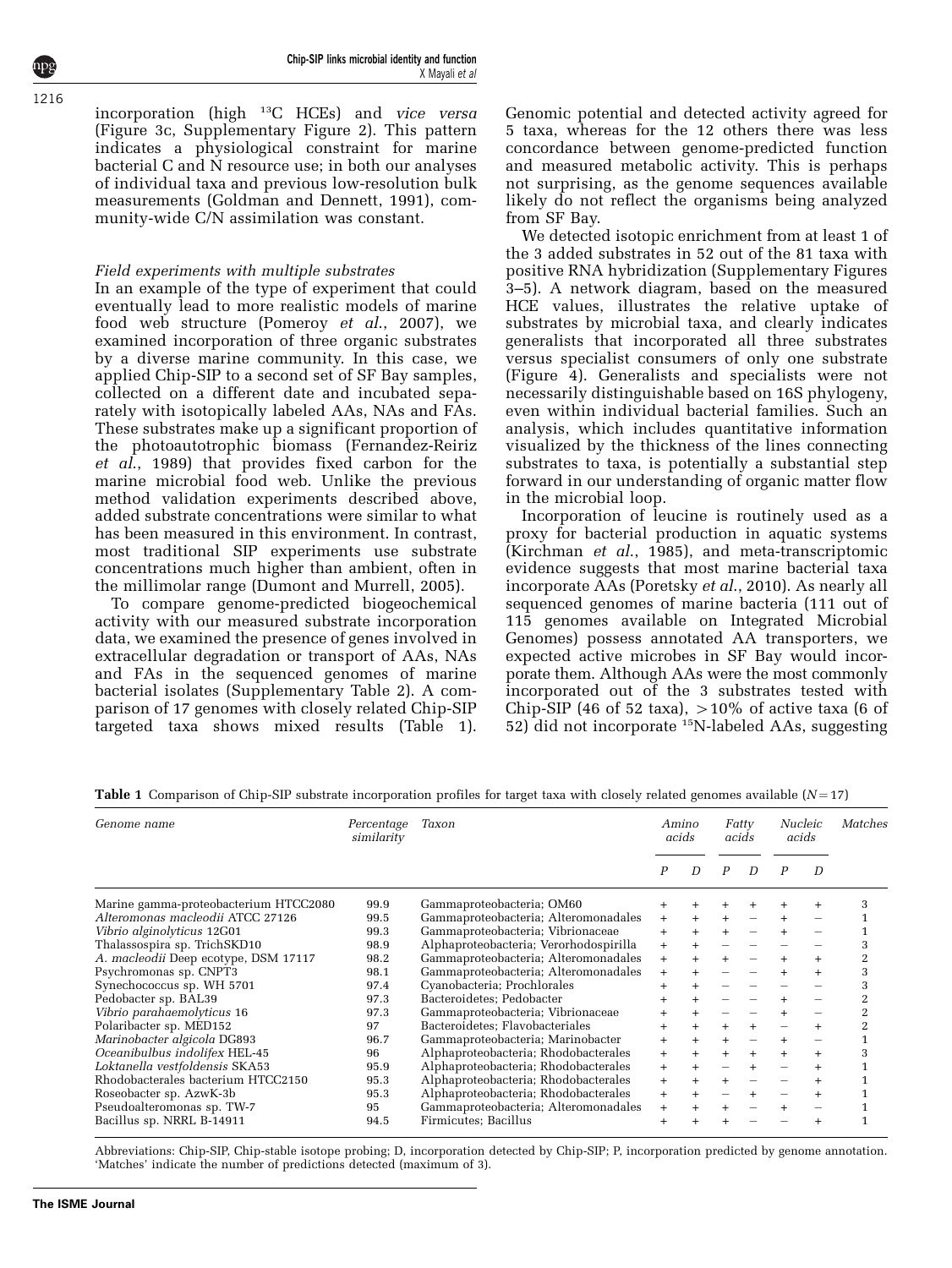

<span id="page-7-0"></span>

Chip-SIP links microbial identity and function

Figure 4 Chip-SIP analysis of the uptake patterns of three organic substrates by different bacterial taxa in SF Bay, identifying substrate specialists and generalists; the thicknesses of the lines are proportional to the substrate incorporation rates based on HCE calculations (Flavo, Flavobacteriaceae; Roseo, Roseobacter; MarGrpA, Marine Group A; Sphingo, Sphingobacteria; Cyano, Cyanobacteria).

that AAs may not be ubiquitous substrates for bacteria. Indeed, if rates of marine bacterial carbon production based on leucine incorporation are underestimates, this could have significant implications for global carbon modeling efforts.

Bacterial uptake of single nucleosides (for example, thymidine) is ubiquitous and used to measure rates of growth [\(Fuhrman and Azam, 1980\)](#page-10-0), but few studies have examined longer NA molecules as a carbon or nitrogen source [\(Lennon, 2007\)](#page-10-0). As half (56 of 115) of the sequenced marine bacterial genomes contain at least 1 nucleoside transporter or extracellular nuclease, we expected NA incorporation would be a common phenomenon in the environment. We found that 32 of 52 taxa incorporated 13C-labeled NAs into their RNA, revealing that bacteria commonly incorporate carbon (and presumably nitrogen) from external NA sources. This complements previous work that identified NAs as a source of phosphorus for marine bacteria [\(Ammerman and Azam, 1985\)](#page-9-0). NAs have C to N ratios lower than phytoplankton-derived particulate organic matter and AAs (C/N of particulate organic matter  $= 6.6$ ,  $AA = 3.6$ ,  $NA = 2.5$ ). This makes NAs an ideal resource for bacteria that have relatively high nitrogen requirements.

Bacterial isolates often reveal high lipase activity [\(Martinez](#page-10-0) et al., 1996), although only 41 of 115 sequenced bacterial genomes contained identified lipid transporters. In addition, comparative genomics has shown that oligotrophic marine bacterial genomes contain significantly more lipid metabolism and FA degradation genes than do copiotrophic genomes (Lauro et al[., 2009\)](#page-10-0). If oligotrophs favor FA incorporation, we hypothesized that it would be less common than AA incorporation in our samples as a eutrophic estuary should favor copiotrophs. Our data concur with this idea: we found only 18 of 52 taxa incorporated 13C-labeled FAs. FAs were less commonly incorporated than either AAs or NAs, although we did identify one taxon (uncultivated Alphaproteobacterial clade NAC1–6) that incorporated this substrate but not the others. Such measurements of taxon-specific substrate incorporation within complex communities, along with data gleaned from genomic sequencing, could clearly be useful for attempts to isolate previously uncultured microbial taxa.

# Phylogenetic distribution of biogeochemical activity

During the last decade, there has been mounting evidence to suggest 16S rRNA-derived phylogeny is not a consistent proxy for functional capabilities [\(Doolittle and Zhaxybayeva, 2009\)](#page-10-0). Chip-SIP allowed us to test this hypothesis by matching functional resource use to 16S rRNA phylogenetic relationships. We found that although AA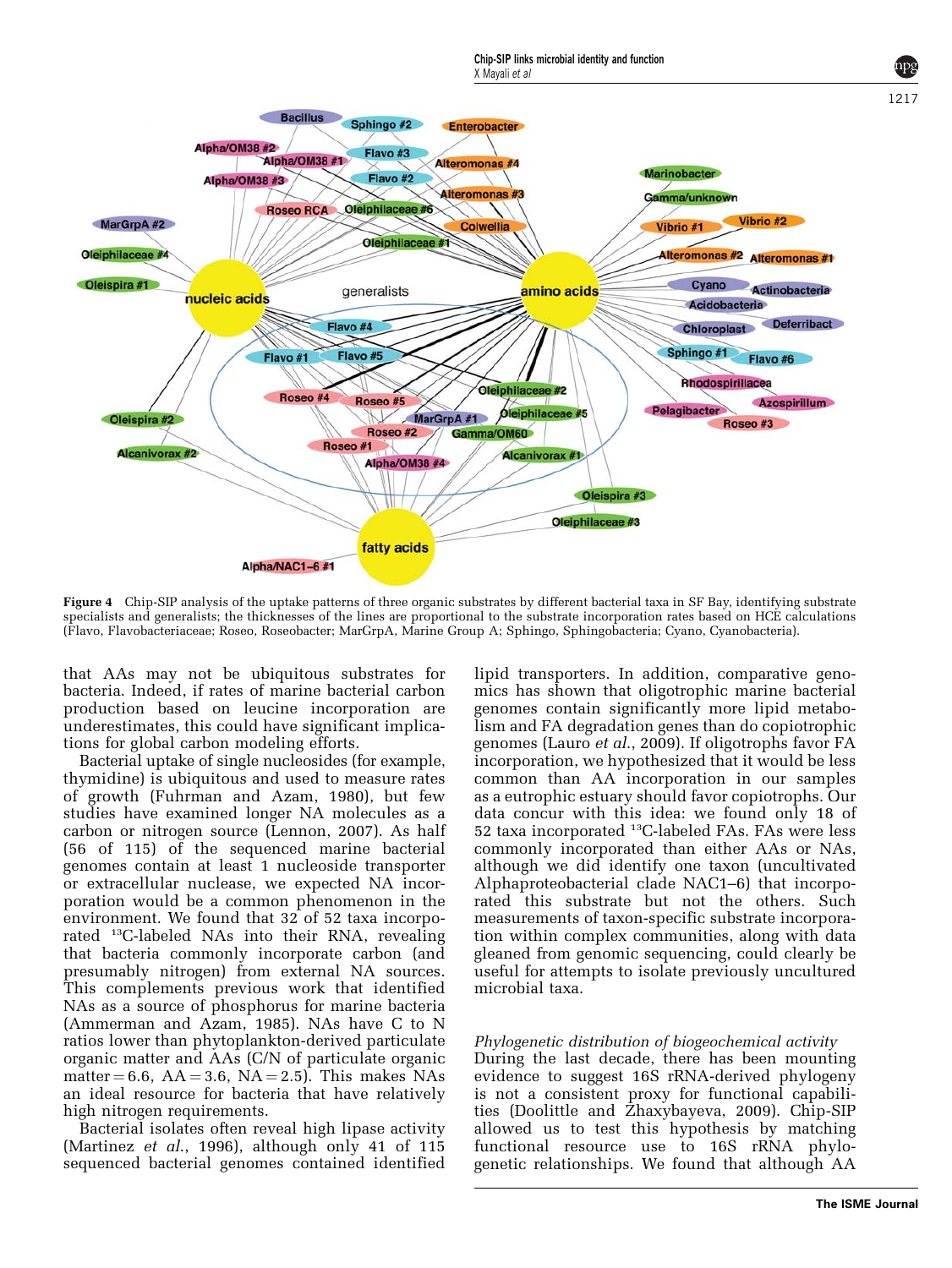<span id="page-8-0"></span>



Figure 5 Relationship between substrate incorporation and 16S rRNA phylogeny for SF Bay taxa (AA, amino acids; FA, fatty acids; NA, nucleic acids); GenBank Accession numbers for targeted taxa are included in parentheses.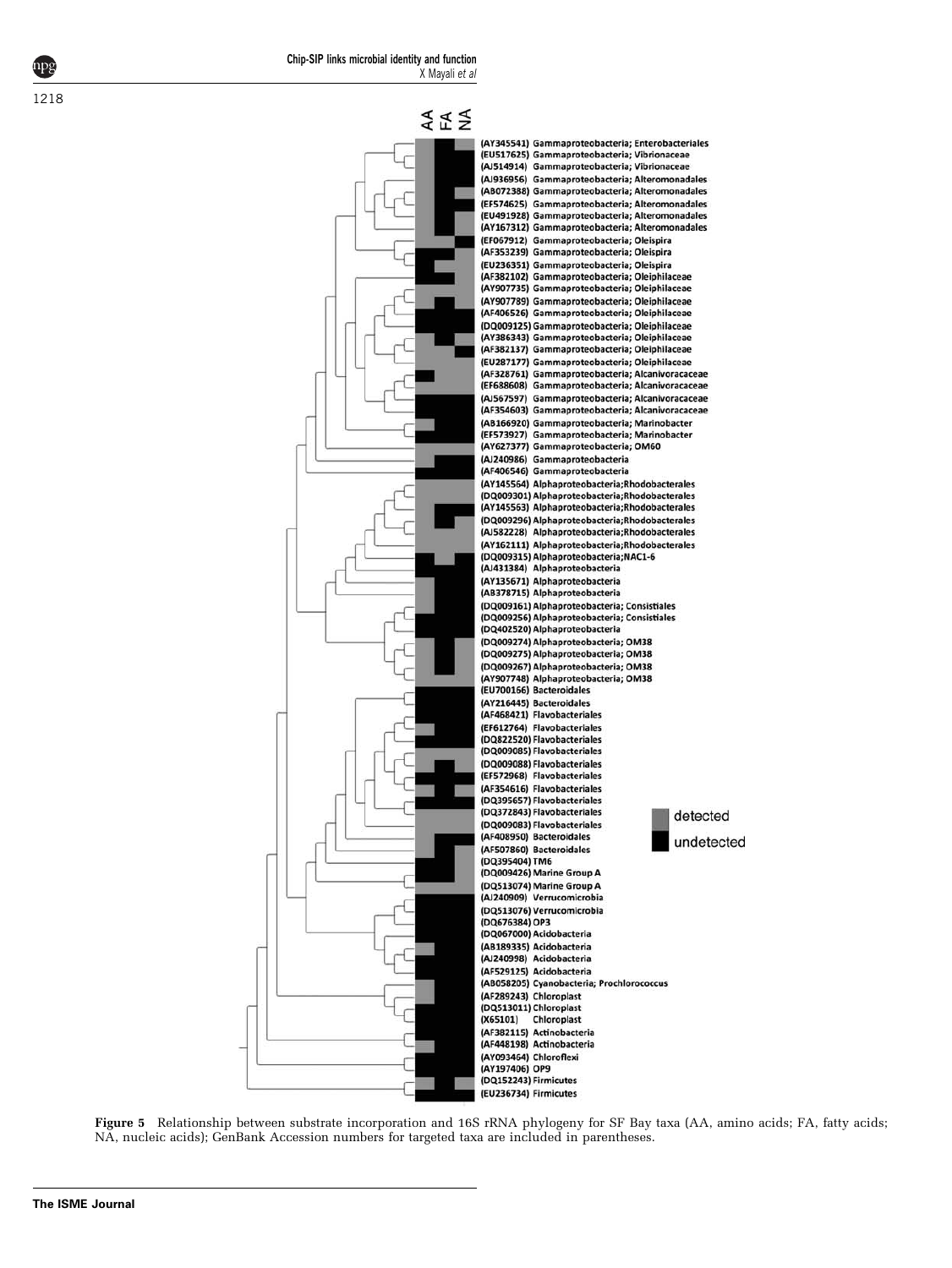<span id="page-9-0"></span>utilization was randomly distributed on the 16S phylogeny, FA and NA utilization were clustered (Supplementary

Figure 6), implying that these two traits have a phylogenetic signal and some evolutionary process is limiting their selection.

We also examined whether related taxa (for example, members of a bacterial family) exhibited the same substrate utilization pattern. Our data suggest that decoupling between phylogenetic and functional prediction can occur even within very closely related taxonomic groups. For example, three taxa in the Oleispira group (Gammaproteobacteria) all exhibited different substrate incorporation patterns ([Figure 5](#page-8-0)): one incorporated AAs and FAs, the second incorporated only NAs, whereas the third incorporated both FAs and NAs. On the basis of these data, it would be impossible to predict the resource use of any additional Oleispira taxa. At the same time, for the well-studied *Vibrio* and *Alter*omonas genera, patterns of resource use did match 16S phylogeny: these taxa incorporated AAs, and several Alteromonas taxa incorporated NAs, whereas no taxon incorporated FAs ([Figure 5](#page-8-0)). In this case, 16S-based phylogeny did correlate with resource use. Depending on the taxa examined, our data support both coupling and uncoupling between 16S phylogeny and function. This further highlights the now well-established notion that functional interpretation of 16S data should be made with great caution, as the concept that prokaryotes form ecologically distinct clusters remains controversial [\(Doolittle and Zhaxybayeva, 2009](#page-10-0)).

Techniques that directly and simultaneously measure the biogeochemical activities of hundreds of microbial taxa in their native environment are critical to further our mechanistic understanding of how microorganisms control biogeochemical cycles, and enable functional trait-based approaches within microbial ecology. Each technique necessarily has both drawbacks and benefits. As described here, Chip-SIP reports taxon-specific relative isotopic incorporation, based on calculating HCE values that measure isotopic enrichment normalized to fluorescence. Although this relative quantification approach is useful, further work will be necessary to allow absolute quantification. Some experimentalists may also be concerned about access; currently, there are a limited number of NanoSIMS instruments worldwide. We consider the NanoSIMS the optimum analytical tool for ITO-microarray analysis, because of its combination of imaging sensitivity, high-resolution, high ion transmission, high mass resolving power and dynamic analysis. In our proof-of-concept experiments, these attributes were critical for locating and distinguishing probe spots, maximizing ion counts, enabling precise isotopic measurements at masses with multiple isobaric interferences and reducing analysis time. Together, these traits enable the highest throughput with the lowest levels of isotopic enrichment.

However, with some compromise in performance, other SIMS instruments (such as time-of-flight SIMS, standard magnetic sector SIMS) can almost certainly perform similar analyses, and with some technological development, automation could potentially be achieved with an ITO-microarray 'isotope reader'. Another concern is whether Chip-SIP can identify metabolic activity in unexpected taxa. In our initial experiments, the Chip-SIP array consisted of 2500 probes targeting 100 previously known microbial taxa selected from a PhyloChip analysis of the same sample. Ideally, Chip-SIP could also be used as a discovery tool, if selection of probe targets was achieved through previous analysis of community sequence data (for example, clone library, pyrotag, metagenome, metatranscriptome).

Where Chip-SIP may be an especially attractive option is for experiments in which high sensitivity and high throughput is important. Other benefits include a moderately rapid sample processing time ( $\sim$ 3 days), and simultaneous <sup>13</sup>C and <sup>15</sup>N labeling. In our demonstrations of Chip-SIP's potential, we revealed patterns of resource utilization in an estuarine community with critical implications for our understanding of carbon cycling in marine environments. These data considerably expand upon previous studies that have identified marine bacterial resource partitioning based on seasonal and small-scale spatial habitat use [\(Hunt](#page-10-0) et al., [2008\)](#page-10-0) by adding relative rates of substrate utilization as a critical component of the bacterial niche.

# Acknowledgements

This research was funded by the DOE OBER Genomic Sciences research program and the LLNL Laboratory Directed Research and Development (LDRD) program. This study was performed under the auspices of the US Department of Energy at the Lawrence Livermore National Laboratory under Contract DE-AC52-07NA27344. Part of this study was performed by the US Department of Energy at the Lawrence Berkeley National Laboratory under the auspices of the University of California Contract Number DE-AC02-05CH11231. We thank Larry Nittler for software development and Clark Santee for PhyloChip assistance. Additional thanks to M Firestone, J Fuhrman, R Mueller and three anonymous reviewers for providing constructive comments on earlier versions of this manuscript.

# References

- Adamczyk J, Hesselsoe M, Iversen N, Horn M, Lehner A, Nielsen PH et al. (2003). The isotope array, a new tool that employs substrate-mediated labeling of rRNA for determination of microbial community structure and function. Appl Environ Microbiol 69: 6875–6887.
- Ammerman JW, Azam F. (1985). Bacterial 5-nucleotidase in aquatic ecosystems: a novel mechanism of phosphorus regeneration. Science 227: 1338–1340.
- Behrens S, Losekann T, Pett-Ridge J, Weber PK, Ng W, Stevenson BS et al. (2008). Linking microbial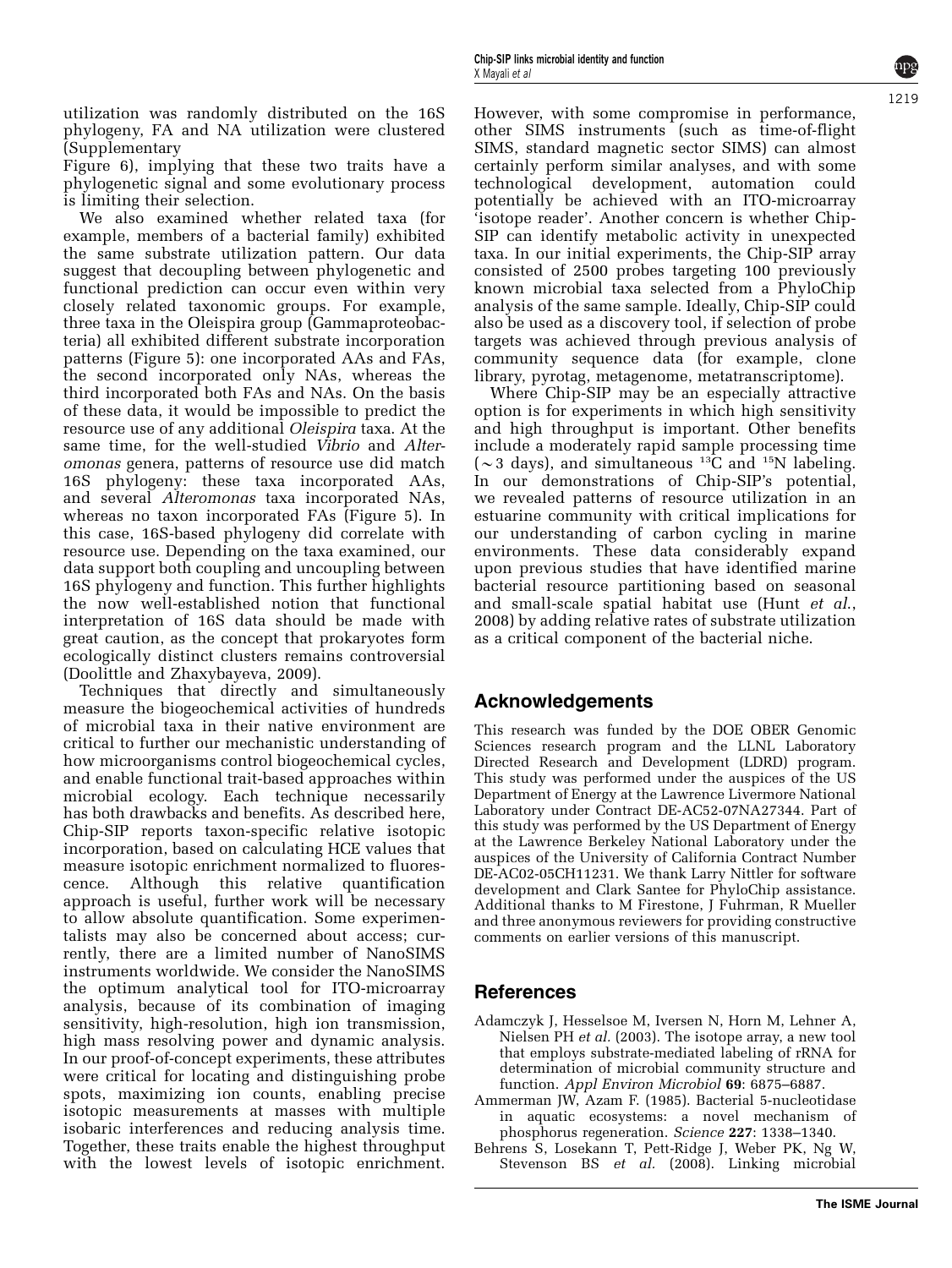phylogeny to metabolic activity at the single-cell level by using enhanced element labeling-catalyzed reporter deposition fluorescence in situ hybridization (EL-FISH) and NanoSIMS. Appl Environ Microbiol 74: 3143.

- Beja O, Spudich EN, Spudich JL, Leclerc M, DeLong EF. (2001). Proteorhodopsin phototrophy in the ocean. Nature 411: 786–789.
- Boschker HTS, Nold SC, Wellsbury P, Bos D, de Graaf W, Pel R *et al.* (1998). Direct linking of microbial populations to specific biogeochemical processes by <sup>13</sup>C-labelling of biomarkers. Nature 392: 801-805.
- Brodie EL, DeSantis TZ, Joyner DC, Baek SM, Larsen JT, Andersen GL et al. (2006). Application of a highdensity oligonucleotide microarray approach to study bacterial population dynamics during uranium reduction and reoxidation. Appl Environ Microbiol 72: 6288–6298.
- Cline MS, Smoot M, Cerami E, Kuchinsky A, Landys N, Workman C et al. (2007). Integration of biological networks and gene expression data using Cytoscape. Nat Protoc 2: 2366–2382.
- DeFlaun MF, Paul JH, Jeffrey WH. (1987). Distribution and molecular weight of dissolved DNA in subtropical estuarine and oceanic environments. Marine Ecol Prog Ser 38: 65–73.
- DeLong EF, Preston CM, Mincer T, Rich V, Hallam SJ, Frigaard N-U et al. (2006). Community genomics among stratified microbial assemblages in the ocean's interior. Science 311: 496–503.
- DeSantis TZ, Hugenholtz P, Larsen N, Rojas M, Brodie EL, Keller K et al. (2006). Greengenes, a chimera-checked 16S rRNA gene database and workbench compatible with ARB. Appl Environ Microbiol 72: 5069–5072.
- Doolittle WF, Zhaxybayeva O. (2009). On the origin of prokaryotic species. Genome Res 19: 744–756.
- Dugdale RC, Wilkerson FP, Hogue VE, Marchi A. (2007). The role of ammonium and nitrate in spring bloom development in San Francisco Bay. Estuarine Coastal Shelf Sci 73: 17–29.
- Dumont MG, Murrell JC. (2005). Stable isotope probing: linking microbial identity to function. Nat Rev Microbiol 3: 499–504.
- Evens R, Braven J. (1988). A seasonal comparison of the dissolved free amino acid levels in estuarine and English Channel waters. Sci Total Environ 76: 69–78.
- Fernandez-Reiriz MJ, Perez-Camacho A, Ferreiro MJ, Blanco J, Planas M, Campos MJ et al. (1989). Biomass production and variation in the biochemical profile (total protein, carbohydrates, RNA, lipids and fatty acids) of seven species of marine microalgae. Aquaculture 83: 17–37.
- Fuhrman JA, Azam F. (1980). Bacterioplankton secondary production estimates for coastal waters of British Columbia, Canada, Antarctica, and California, USA. Appl Environ Microbiol 39: 1085–1095.
- Goldman JC, Dennett MR. (1991). Ammonium regeneration and carbon utilization by marine bacteria grown on mixed substrates. Marine Biol 109: 369–378.
- Gutierrez-Zamora M-L, Manefield M. (2010). An appraisal of methods for linking environmental processes to specific microbial taxa. Rev Environ Sci Biotechnol 9: 153–185.
- Hanson RB, Snyder J. (1980). Glucose exchanges in a salt marsh estuary: biological activity and chemical measurements. Limnol Oceanogr 25: 633–642.
- Hunt DE, David LA, Gevers D, Preheim SP, Alm EJ, Polz MF. (2008). Resource partitioning and sympatric differentiation among closely related bacterioplankton. Science 320: 1081–1085.
- Kirchman D, K'nees E, Hodson R. (1985). Leucine incorporation and its potential as a measure of protein synthesis by bacteria in natural aquatic systems. Appl Environ Microbiol 49: 599–607.
- Lauro FM, McDougald D, Thomas T, Williams TJ, Egan S, Rice S et al. (2009). The genomic basis of trophic strategy in marine bacteria. Proc Natl Acad Sci USA 106: 15527–15533.
- Lennon JT. (2007). Diversity and metabolism of marine bacteria cultivated on dissolved DNA. Appl Environ Microbiol 73: 2799–2805.
- Ludwig W, Strunk O, Westram R, Richter L, Meier H, Yadhukumar et al. (2004). ARB: a software environment for sequence data. Nucleic Acids Res 32: 1363–1371.
- Lueders T, Manefield M, Friedrich MW. (2004). Enhanced sensitivity of DNA- and rRNA-based stable isotope probing by fractionation and quantitative analysis of isopycnic centrifugation gradients. Environ Microbiol 6: 73–78.
- Maddison WP, Maddison DR. (2010). Mesquite: a modular system for evolutionary analysis. 2.73, http://mesquiteproject.org.
- Manefield M, Whiteley AS, Griffiths RI, Bailey MJ. (2002). RNA stable isotope probing, a novel means of linking microbial community function to phylogeny. Appl Environ Microbiol 68: 5367–5373.
- Markowitz VM, Chen I-MA, Palaniappan K, Chu K, Szeto E, Grechkin Y et al. (2010). The integrated microbial genomes system: an expanding comparative analysis resource. Nucleic Acids Res 38: D382–D390.
- Martinez J, Smith DC, Steward GF, Azam F. (1996). Variability in ectohydrolytic enzyme activities of pelagic marine bacteria and its significance for substrate processing in the sea. Aquatic Microbial Ecol 10: 223–230.
- Murrell JC, Whiteley AS. (2010). Stable Isotope Probing and Related Technologies. ASM Press: Washington, DC.
- Ouverney CC, Fuhrman JA. (1999). Combined microautoradiography-16S rRNA probe technique for determination of radioisotope uptake by specific microbial cell types in situ. Appl Environ Microbiol 65: 1746–1752.
- Pett-Ridge J, Hoeprich P, Weber P, Brodie E. (2011). Devices, Methods and Systems for Target Detection. US Patent and Trademark Office. Lawrence Livermore National Security: USA.
- Pomeroy LR, Williams PJl, Azam F, Hobbie JE. (2007). The microbial loop. Oceanography 20: 28-33.
- Poretsky RS, Sun S, Mou X, Moran MA. (2010). Transporter genes expressed by coastal bacterioplankton in response to dissolved organic carbon. Environ Microbiol **12**: 616-627
- Radajewski S, Ineson P, Parekh NR, Murrell JC. (2000). Stable-isotope probing as a tool in microbial ecology. Nature 403: 646–649.
- Rappe MS, Connon SA, Vergin KL, Giovannoni SJ. (2002). Cultivation of the ubiquitous SAR11 marine bacterioplankton clade. Nature 418: 630–633.
- Rappe´ MS, Kemp PF, Giovannoni SJ. (1997). Phylogenetic diversity of marine coastal picoplankton 16S rRNA genes cloned from the continental shalf off Cape Hatteras, North Carolina. Limnol Oceanogr 42: 811–826.

# <span id="page-10-0"></span>1220